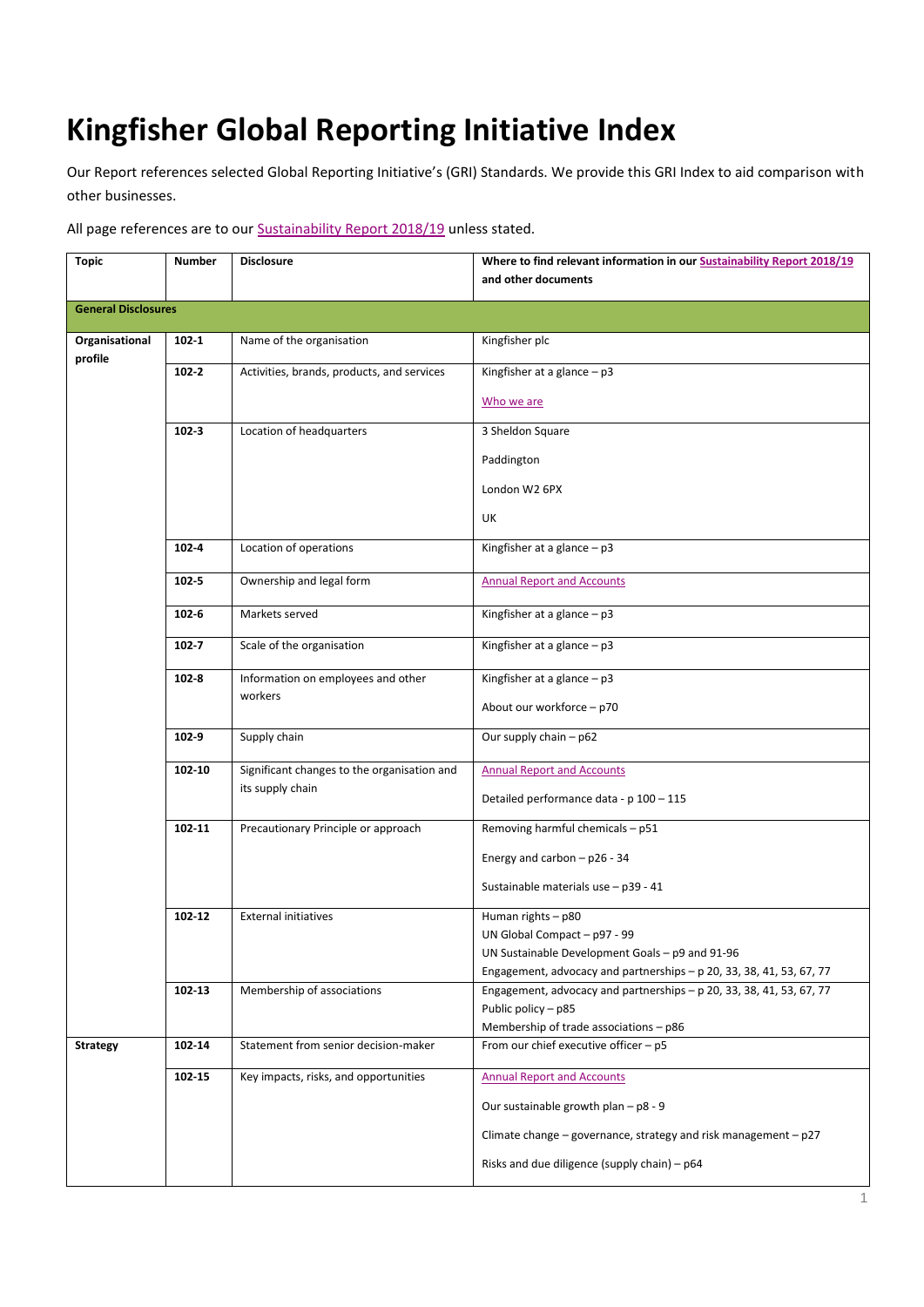| <b>Topic</b>      | <b>Number</b> | <b>Disclosure</b>                                                                | Where to find relevant information in our Sustainability Report 2018/19<br>and other documents                                              |
|-------------------|---------------|----------------------------------------------------------------------------------|---------------------------------------------------------------------------------------------------------------------------------------------|
|                   |               |                                                                                  | Risk management - p80                                                                                                                       |
|                   |               |                                                                                  | Materiality - p83                                                                                                                           |
| <b>Ethics and</b> | 102-16        | Values, principles, standards, and norms of                                      | Values - p70 and Working here                                                                                                               |
| integrity         |               | behaviour                                                                        | Ethical Conduct - p81                                                                                                                       |
|                   | 102-17        | Mechanisms for advice and concerns about<br>ethics                               | Whistleblowing and grievance mechanisms - p63                                                                                               |
|                   |               |                                                                                  | Ethical Conduct - p81                                                                                                                       |
| Governance        | 102-18        | Governance structure                                                             | Roles and responsibilities - p79                                                                                                            |
|                   |               |                                                                                  | <b>Annual Report and Accounts</b>                                                                                                           |
|                   | 102-19        | Delegating authority                                                             | Roles and responsibilities - p79                                                                                                            |
|                   | 102-20        | Executive-level responsibility for economic,<br>environmental, and social topics | Roles and responsibilities - p79                                                                                                            |
|                   | 102-21        | Consulting stakeholders on economic,                                             | Roles and responsibilities $- p79$ (advisory panel)                                                                                         |
|                   |               | environmental, and social topics                                                 | Stakeholder engagement - p82                                                                                                                |
|                   | 102-22        | Composition of the highest governance<br>body and its committees                 | <b>Annual Report and Accounts</b>                                                                                                           |
|                   | 102-23        | Chair of the highest governance body                                             | <b>Annual Report and Accounts</b>                                                                                                           |
|                   | 102-24        | Nominating and selecting the highest<br>governance body                          | <b>Annual Report and Accounts</b>                                                                                                           |
|                   | 102-25        | Conflicts of interest                                                            | <b>Annual Report and Accounts</b>                                                                                                           |
|                   | 102-26        | Role of highest governance body in setting                                       | Roles and responsibilities - p79                                                                                                            |
|                   |               | purpose, values, and strategy                                                    | <b>Annual Report and Accounts</b>                                                                                                           |
|                   | 102-27        | Collective knowledge of highest governance                                       | Roles and responsibilities - p79                                                                                                            |
|                   |               | body                                                                             | Engaging customers and our people - p20                                                                                                     |
|                   | 102-28        | Evaluating the highest governance body's<br>performance                          | <b>Annual Report and Accounts</b>                                                                                                           |
|                   | 102 29        | Identifying and managing economic,                                               | Roles and responsibilities - p79                                                                                                            |
|                   |               | environmental, and social impacts                                                | <b>Annual Report and Accounts</b>                                                                                                           |
|                   | 102-30        | Effectiveness of risk management processes                                       | <b>Annual Report and Accounts</b>                                                                                                           |
|                   |               |                                                                                  | Roles and responsibilities - p79                                                                                                            |
|                   |               |                                                                                  | Risk management - p80                                                                                                                       |
|                   | 102 31        | Review of economic, environmental, and<br>social topics                          | Roles and responsibilities - p79                                                                                                            |
|                   | 102-32        | Highest governance body's role in<br>sustainability reporting                    | A member of our Group Sustainability Committee, a sub-committee of our<br>Group Executive, reviews and signs off our Sustainability Report. |
|                   | 102-33        | Communicating critical concerns                                                  | Roles and responsibilities - p79                                                                                                            |
|                   | 102-34        | Nature and total number of critical concerns                                     | Not reported                                                                                                                                |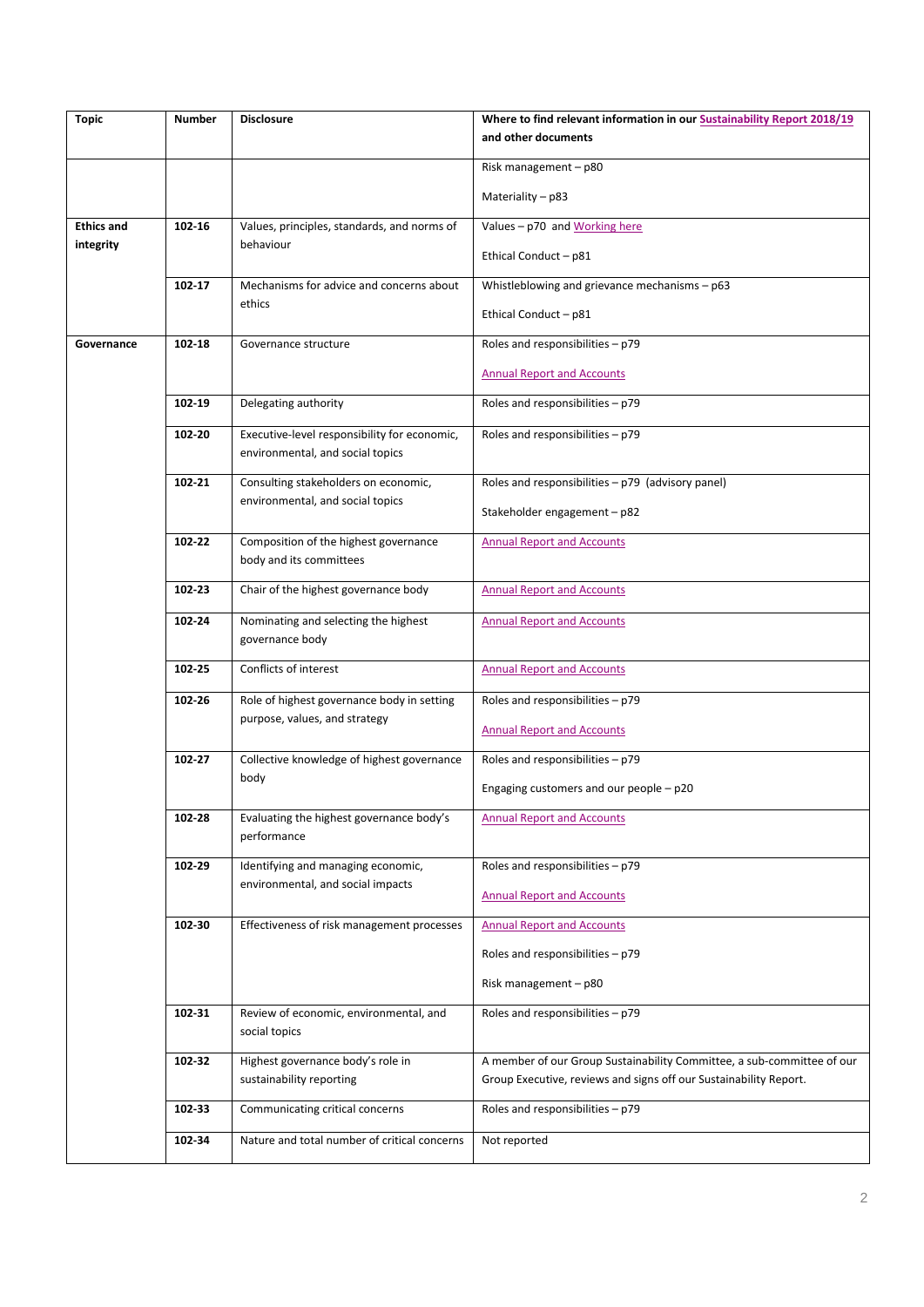| <b>Topic</b>                     | <b>Number</b> | <b>Disclosure</b>                                         | Where to find relevant information in our Sustainability Report 2018/19<br>and other documents |
|----------------------------------|---------------|-----------------------------------------------------------|------------------------------------------------------------------------------------------------|
|                                  | 102-35        | Remuneration policies                                     | <b>Annual Report and Accounts</b>                                                              |
|                                  | 102-36        | Process for determining remuneration                      | <b>Annual Report and Accounts</b>                                                              |
|                                  | 102-37        | Stakeholders' involvement in remuneration                 | <b>Annual Report and Accounts</b>                                                              |
|                                  | 102-38        | Annual total compensation ratio                           | Annual Report and Accounts - p92                                                               |
|                                  | 102-39        | Percentage increase in annual total<br>compensation ratio | Not reported                                                                                   |
| <b>Stakeholder</b><br>engagement | 102-40        | List of stakeholder groups                                | Stakeholder engagement - p82                                                                   |
|                                  | 102-41        | Collective bargaining agreements                          | Not reported                                                                                   |
|                                  | 102-42        | Identifying and selecting stakeholders                    | Stakeholder engagement - p82                                                                   |
|                                  | 102-43        | Approach to stakeholder engagement                        | Stakeholder engagement - p82                                                                   |
|                                  |               |                                                           | Investor engagement - p82                                                                      |
|                                  |               |                                                           | Public policy - p85-86                                                                         |
|                                  |               |                                                           | Engagement, advocacy and partnerships - p 20, 33, 38, 41, 53, 67, 77                           |
|                                  | 102-44        | Key topics and concerns raised                            | Employee survey results $-$ p73                                                                |
|                                  |               |                                                           | Stakeholder engagement - p82                                                                   |
|                                  |               |                                                           | Our materiality assessment - p83                                                               |
|                                  |               |                                                           | Customer research findings - p84                                                               |
| <b>Reporting</b>                 | 102-45        | Entities included in the consolidated                     | Kingfisher at a glance $- p3$                                                                  |
| practice                         |               | financial statements                                      | Detailed performance data - p 100 - 115                                                        |
|                                  |               |                                                           | Data collection methodology                                                                    |
|                                  | 102-46        | Defining report content and topic                         | Our materiality assessment - p83                                                               |
|                                  |               | <b>Boundaries</b>                                         | About our reporting - p89                                                                      |
|                                  |               |                                                           | Detailed performance data - p 100 - 115                                                        |
|                                  |               |                                                           | Data collection methodology                                                                    |
|                                  | 102-47        | List of material topics                                   | Our materiality assessment - p83                                                               |
|                                  | 102-48        | Restatements of information                               | About our reporting - p89                                                                      |
|                                  |               |                                                           | Detailed performance data - p 100 - 115                                                        |
|                                  |               |                                                           | Data collection methodology                                                                    |
|                                  | 102-49        | Changes in reporting                                      | About our reporting - p89                                                                      |
|                                  |               |                                                           | Detailed performance data - p 100 - 115                                                        |
|                                  |               |                                                           | Data collection methodology                                                                    |
|                                  | 102-50        | Reporting period                                          | 1 February 2018 - 31 January 2019                                                              |
|                                  | 102-51        | Date of most recent report                                | 1 February 2017 - 31 January 2018                                                              |
|                                  | 102-52        | Reporting cycle                                           | About our reporting - p89                                                                      |
|                                  | 102-53        | Contact point for questions regarding the                 | Contacts $-$ p118                                                                              |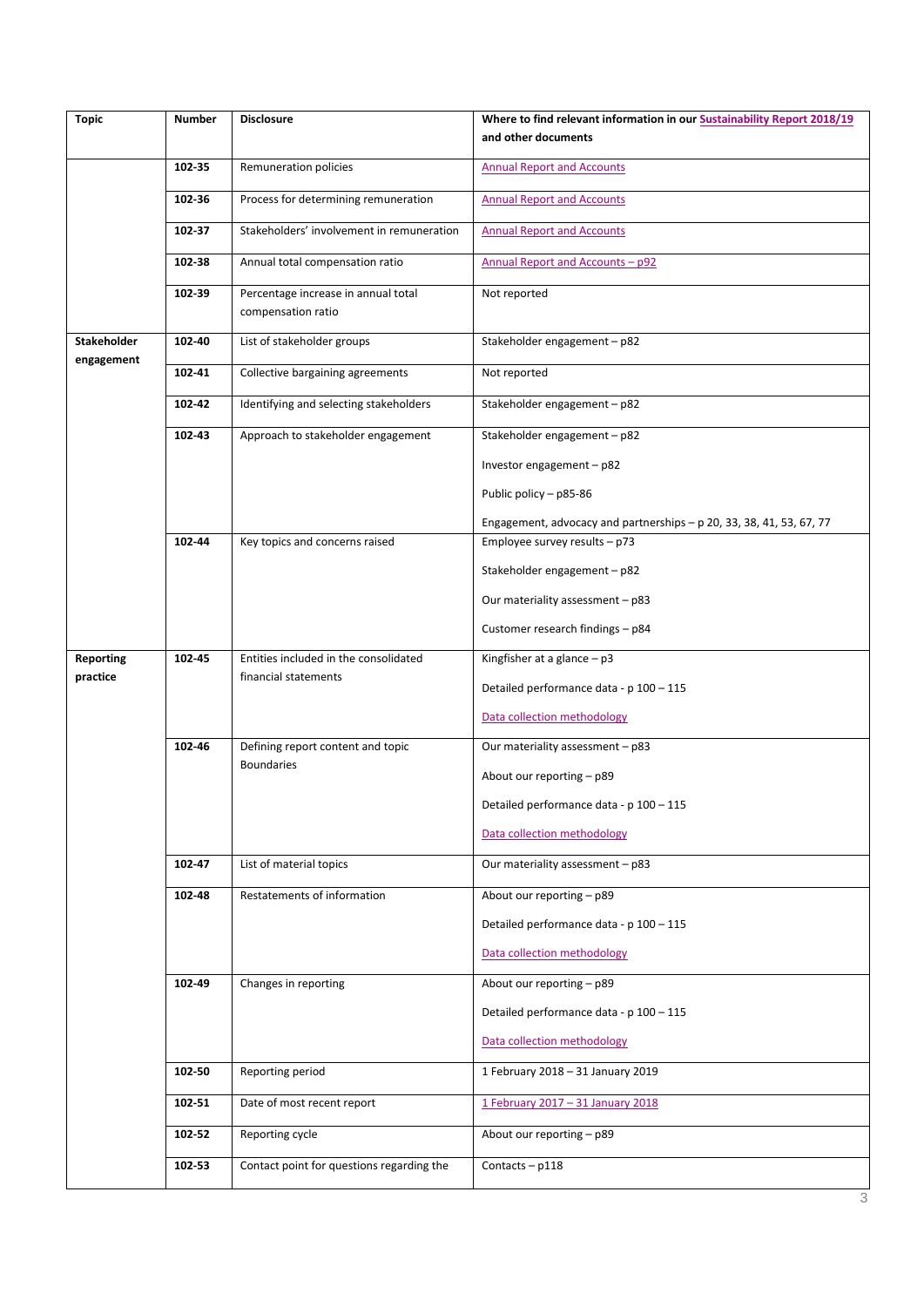| <b>Topic</b>                     | <b>Number</b> | <b>Disclosure</b>                                                            | Where to find relevant information in our Sustainability Report 2018/19<br>and other documents |
|----------------------------------|---------------|------------------------------------------------------------------------------|------------------------------------------------------------------------------------------------|
|                                  |               | report                                                                       |                                                                                                |
|                                  | 102-54        | Claims of reporting in accordance with the<br><b>GRI Standards</b>           | About our reporting - p89                                                                      |
|                                  | 102-55        | GRI content index                                                            | This index                                                                                     |
|                                  | 102-56        | External assurance                                                           | Independent assurance statement - p116                                                         |
| <b>Economic Performance</b>      |               |                                                                              |                                                                                                |
| <b>Economic</b>                  | 201           | Management approach                                                          | <b>Annual Report and Accounts</b>                                                              |
| performance                      |               | GRI 103: Management approach                                                 |                                                                                                |
|                                  | $201 - 1$     | Direct economic value generated and<br>distributed                           | <b>Annual Report and Accounts</b>                                                              |
|                                  | $201 - 2$     | Financial implications and other risks and                                   | <b>Annual Report and Accounts</b>                                                              |
|                                  |               | opportunities due to climate change                                          | Climate change - governance, strategy and risk management - p27                                |
|                                  | $201 - 3$     | Defined benefit plan obligations and other                                   | <b>Annual Report and Accounts</b>                                                              |
|                                  |               | retirement plans                                                             | Pensions-p87                                                                                   |
| Anti-corruption                  | 205           | Management approach                                                          | Ethical Conduct - p81                                                                          |
|                                  |               | GRI 103: Management approach                                                 |                                                                                                |
|                                  | 205 1         | Operations assessed for risks related to<br>corruption                       | Not reported                                                                                   |
|                                  | $205 - 2$     | Communication and training about anti-<br>corruption policies and procedures | Ethical Conduct - p81                                                                          |
|                                  | 205-3         | Confirmed incidents of corruption and<br>actions taken                       | Not reported                                                                                   |
| Anti-                            | 206           | Management approach                                                          | <b>Annual Report and Accounts</b>                                                              |
| competitive<br><b>Behaviour</b>  |               | GRI 103: Management approach                                                 |                                                                                                |
|                                  | $206 - 1$     | Legal actions for anti-competitive                                           | None                                                                                           |
|                                  |               | behaviour, anti-trust, and monopoly<br>practices                             |                                                                                                |
| <b>Environmental performance</b> |               |                                                                              |                                                                                                |
| <b>Materials</b>                 | 301           | Management approach                                                          | Roles and responsibilities - p79                                                               |
|                                  |               | GRI 103: Management approach                                                 | Sustainable materials - p39                                                                    |
|                                  | $301 - 1$     | Materials used by weight or volume                                           | Packaging - p45                                                                                |
|                                  | $301 - 2$     | Recycled input materials used                                                | Wood and paper $- p40$                                                                         |
|                                  | $301 - 3$     | Reclaimed products and their packaging<br>materials                          | Not reported                                                                                   |
| <b>Energy</b>                    | 302           | Management approach                                                          | Climate change - governance, strategy and risk management - p27                                |
|                                  |               | GRI 103: Management approach                                                 | Energy and carbon in our business - p26-33                                                     |
|                                  |               |                                                                              | Roles and responsibilities - p79                                                               |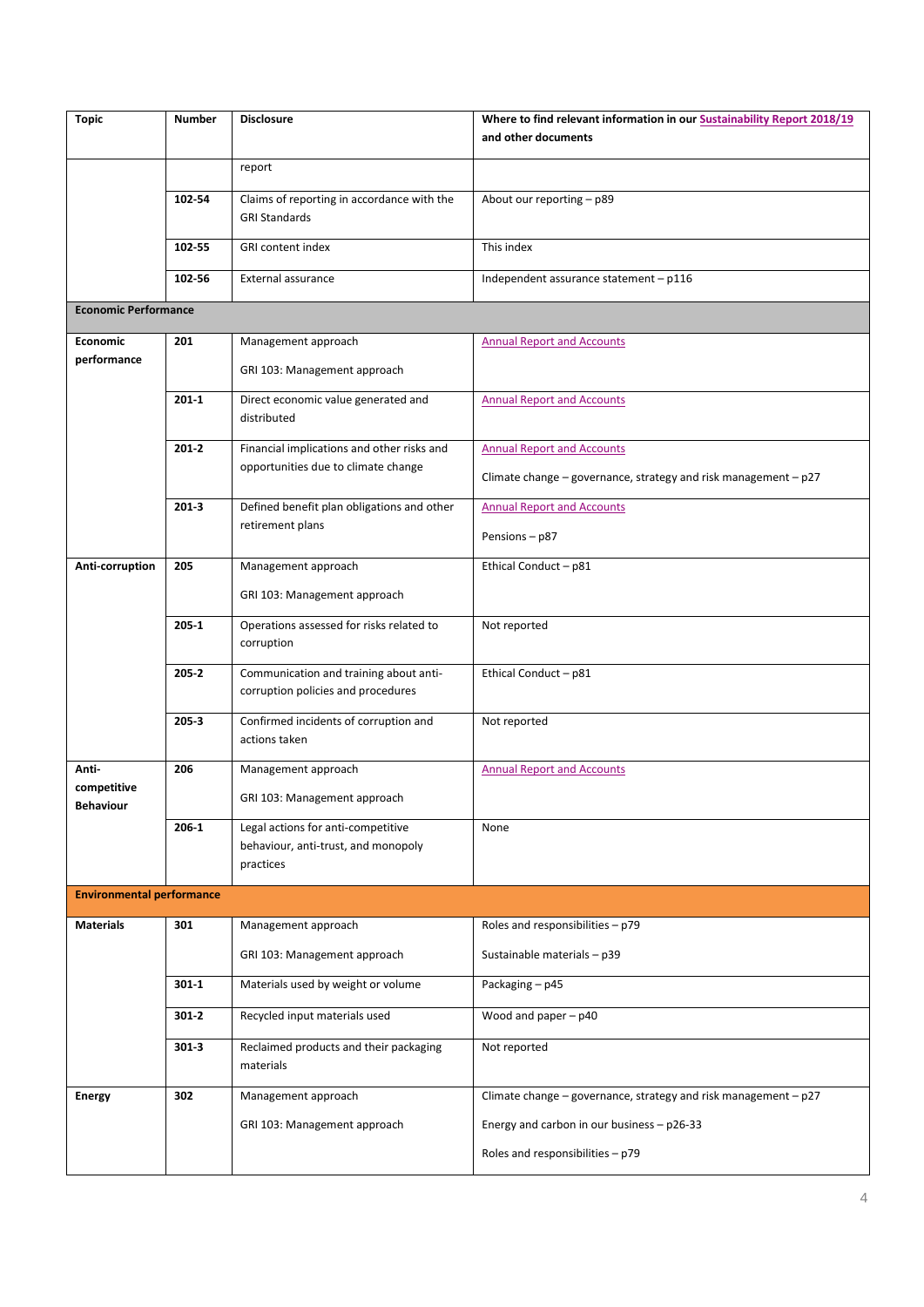| <b>Topic</b>                | <b>Number</b> | <b>Disclosure</b>                                                                                                                                  | Where to find relevant information in our Sustainability Report 2018/19<br>and other documents |
|-----------------------------|---------------|----------------------------------------------------------------------------------------------------------------------------------------------------|------------------------------------------------------------------------------------------------|
|                             |               |                                                                                                                                                    |                                                                                                |
|                             | $302 - 1$     | Energy consumption within the organisation                                                                                                         | Energy efficiency - p29<br>Energy use $-$ p106                                                 |
|                             | $302 - 2$     | Energy consumption outside of the                                                                                                                  | Greener transport and travel - p32                                                             |
|                             |               | organisation                                                                                                                                       | Haulage data $-$ p107                                                                          |
|                             | $302 - 3$     | <b>Energy intensity</b>                                                                                                                            | Energy efficiency $-$ p29                                                                      |
|                             |               |                                                                                                                                                    | Energy use $-$ p106                                                                            |
|                             | 302-4         | Reduction of energy consumption                                                                                                                    | Energy efficiency - p29                                                                        |
|                             | $302 - 5$     | Reductions in energy requirements of<br>products and services                                                                                      | Saving energy, water and money for customers - p34                                             |
| <b>Biodiversity</b>         | 304           | Management approach                                                                                                                                | Roles and responsibilities - p79                                                               |
|                             |               | GRI 103: Management approach                                                                                                                       | Sustainable materials - p39                                                                    |
|                             | 304-1         | Operational sites owned, leased, managed<br>in, or adjacent to, protected areas and areas<br>of high biodiversity value outside protected<br>areas | Not material                                                                                   |
|                             | 304-2         | Significant impacts of activities, products,<br>and services on biodiversity                                                                       | Sustainable materials (including wood and paper, peat, leather) - p39 - 41                     |
|                             | 304-3         | Habitats protected or restored                                                                                                                     | Supporting reforestation in Indonesia - p40                                                    |
|                             | 304-4         | <b>IUCN Red List species</b>                                                                                                                       | Not material                                                                                   |
| <b>Emissions</b>            | 305           | Management approach                                                                                                                                | Climate change - governance, strategy and risk management - p27                                |
|                             |               | GRI 103: Management approach                                                                                                                       | Roles and responsibilities - p79                                                               |
|                             | $305 - 1$     | Direct (Scope 1) GHG emissions                                                                                                                     | Carbon footprint - p26-27 and p103-105                                                         |
|                             | $305 - 2$     | Energy indirect (Scope 2) GHG emissions                                                                                                            | Carbon footprint - p26-27 and p103-105                                                         |
|                             | $305 - 3$     | Other indirect (Scope 3) GHG emissions                                                                                                             | Carbon footprint - p26-27 and p103-105                                                         |
|                             | 305-4         | GHG emissions intensity                                                                                                                            | Property portfolio carbon intensity – p30 and 103                                              |
|                             | 305-5         | Reduction of GHG emissions                                                                                                                         | Our science-based targets - p36                                                                |
|                             | $305 - 6$     | Emissions of ozone-depleting substances<br>(ODS)                                                                                                   | Not reported                                                                                   |
|                             | 305-7         | Nitrogen oxides ( $NO_x$ ), sulfur oxides ( $SO_x$ ),<br>and other significant air emissions                                                       | Not reported                                                                                   |
| Environmental               | 307           | Management approach                                                                                                                                | Roles and responsibilities - p79                                                               |
| Compliance                  |               | GRI 103: Management approach                                                                                                                       | Climate change - governance, strategy and risk management - p27                                |
|                             | 307 1         | Non-compliance with environmental laws<br>and regulations                                                                                          | Fines and prosecutions $-$ p79 (none in 2018/19)                                               |
| <b>Supplier</b>             | 308           | Management approach                                                                                                                                | Our policies and standards - p63                                                               |
| Environmental<br>Assessment |               | GRI 103: Management approach                                                                                                                       |                                                                                                |
|                             | $308 - 1$     | New suppliers that were screened using<br>environmental criteria                                                                                   | Supplier ethical assessment and audit results - p65                                            |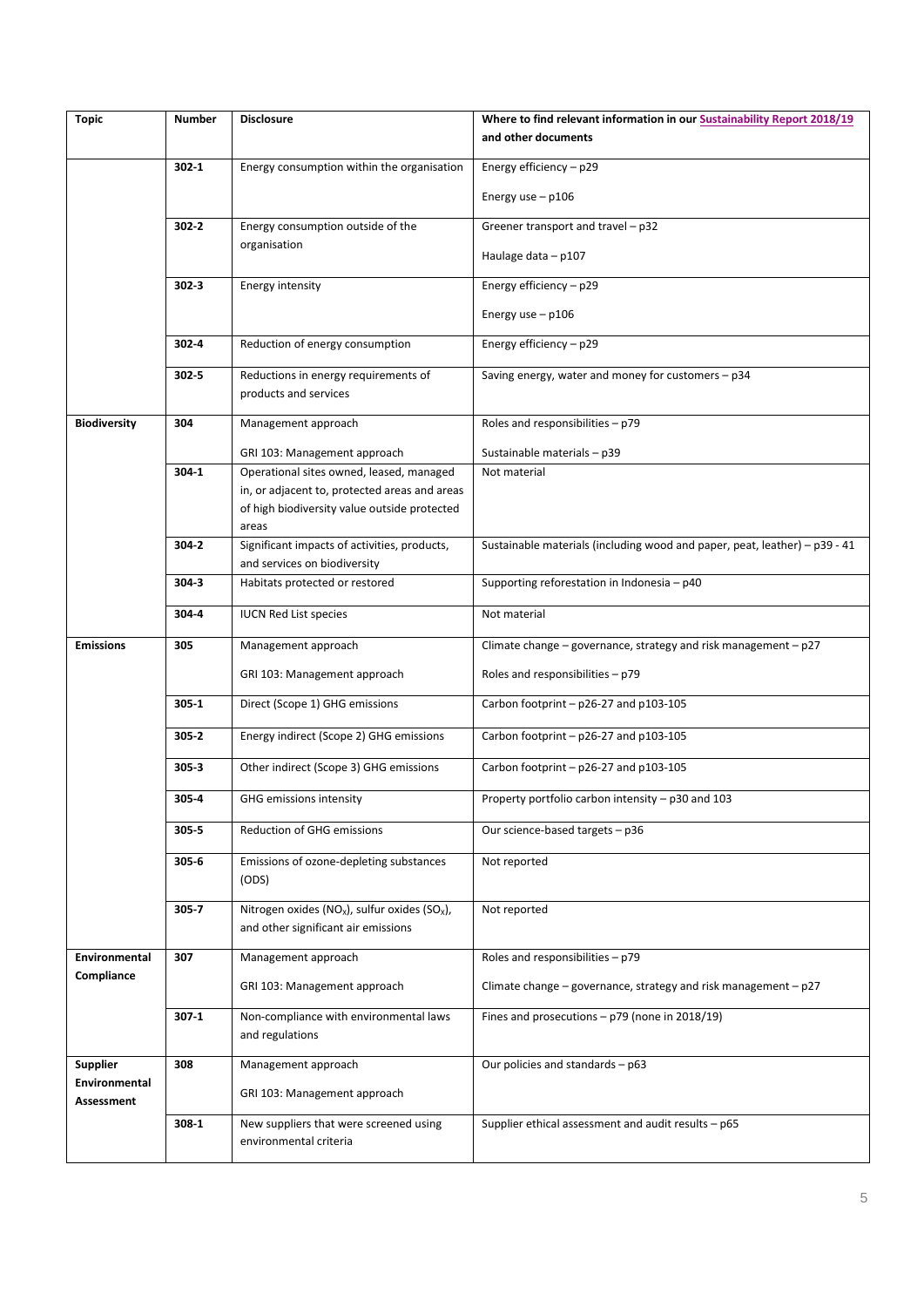| <b>Topic</b>                            | <b>Number</b> | <b>Disclosure</b>                                                                                                                      | Where to find relevant information in our Sustainability Report 2018/19<br>and other documents |
|-----------------------------------------|---------------|----------------------------------------------------------------------------------------------------------------------------------------|------------------------------------------------------------------------------------------------|
|                                         | 308-2         | Negative environmental impacts in the<br>supply chain and actions taken                                                                | Sustainable materials (including wood and paper, peat, leather) - p39 - 41                     |
| <b>Social Performance</b>               |               |                                                                                                                                        |                                                                                                |
| <b>Employment</b>                       | 401           | Management approach                                                                                                                    | Roles and responsibilities - p79                                                               |
|                                         |               | GRI 103: Management approach                                                                                                           | Our people - p70                                                                               |
|                                         | $401 - 1$     | New employee hires and employee<br>turnover                                                                                            | About our workforce - p70<br>Data $-$ p115                                                     |
|                                         | 401-2         | Benefits provided to full-time employees<br>that are not provided to temporary or part-<br>time employees                              | Not reported                                                                                   |
|                                         | 4013          | Parental leave                                                                                                                         | Not reported                                                                                   |
| Labour/Manag<br>ement                   | 402           | Management approach                                                                                                                    | Not reported                                                                                   |
| <b>Relations</b>                        |               | GRI 103: Management approach                                                                                                           |                                                                                                |
|                                         | $402 - 1$     | Minimum notice periods regarding<br>operational changes                                                                                | Not reported                                                                                   |
| Occupational                            | 403           | Management approach                                                                                                                    | Health and safety management $- p76$                                                           |
| <b>Health and</b><br><b>Safety</b>      |               | GRI 103: Management approach                                                                                                           |                                                                                                |
|                                         | 403-1         | Workers representation in formal joint<br>management-worker health and safety<br>committees                                            | Not reported                                                                                   |
|                                         | 403-2         | Types of injury and rates of injury,<br>occupational diseases, lost days, and<br>absenteeism, and number of work-related<br>fatalities | Health and safety management $-$ p76                                                           |
|                                         | 403-3         | Workers with high incidence or high risk of<br>diseases related to their occupation                                                    | Not reported                                                                                   |
|                                         | 403 4         | Health and safety topics covered in formal<br>agreements with trade unions                                                             | Not reported                                                                                   |
| <b>Training and</b><br><b>Education</b> | 404           | Management approach                                                                                                                    | Building skills for life - p74                                                                 |
|                                         | 404-1         | GRI 103: Management approach<br>Average hours of training per year per                                                                 | Not reported                                                                                   |
|                                         |               | employee                                                                                                                               |                                                                                                |
|                                         | 404-2         | Programmes for upgrading employee skills<br>and transition assistance programmes                                                       | Building skills for life - p74                                                                 |
|                                         | 404-3         | Percentage of employees receiving regular<br>performance and career development<br>reviews                                             | Not reported                                                                                   |
| Diversity and<br>Equal                  | 405           | Management approach                                                                                                                    | Our people - p70                                                                               |
| Opportunity                             |               | GRI 103: Management approach                                                                                                           | A place where you can be yourself - p71                                                        |
|                                         | 405-1         | Diversity of governance bodies and<br>employees                                                                                        | Gender balance - p72                                                                           |
|                                         |               |                                                                                                                                        | Diversity data - p114                                                                          |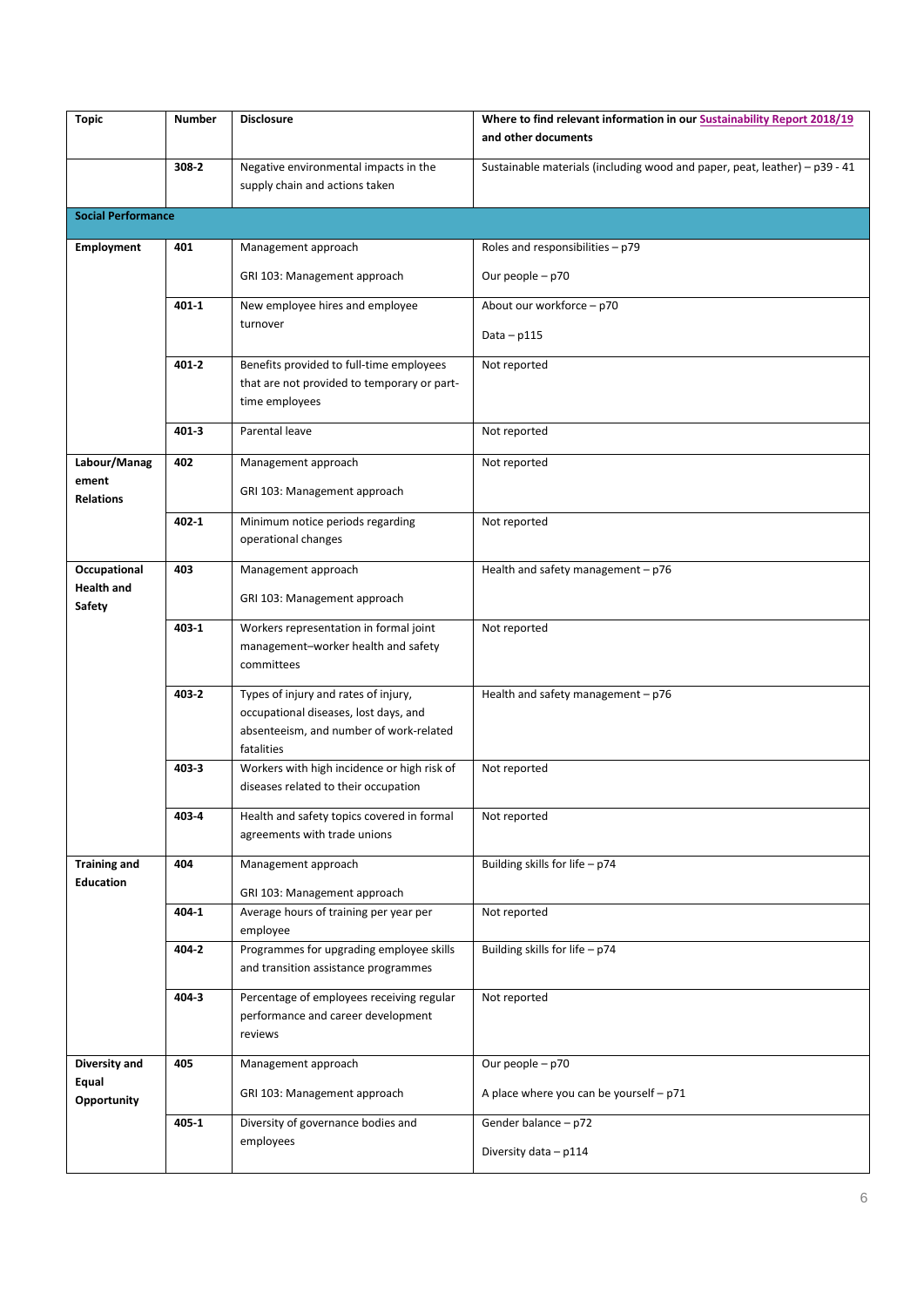| <b>Topic</b>                         | <b>Number</b> | <b>Disclosure</b>                                                                            | Where to find relevant information in our Sustainability Report 2018/19 |
|--------------------------------------|---------------|----------------------------------------------------------------------------------------------|-------------------------------------------------------------------------|
|                                      |               |                                                                                              | and other documents                                                     |
|                                      | 405-2         | Ratio of basic salary and remuneration of<br>women to men                                    | Gender pay gap report                                                   |
| Non-                                 | 406           | Management approach                                                                          | Our people - p70                                                        |
| discrimination                       |               | GRI 103: Management approach                                                                 | A place where you can be yourself $- p71$                               |
|                                      | 406-1         | Incidents of discrimination and corrective<br>actions taken                                  | Not reported                                                            |
| Freedom of                           | 407           | Management approach                                                                          | Ethical sourcing - p62-66                                               |
| <b>Association and</b><br>Collective |               | GRI 103: Management approach                                                                 | Modern Slavery Act Transparency Statement 2018/19                       |
| <b>Bargaining</b>                    | 407-1         | Operations and suppliers in which the right                                                  | Ethical sourcing - p62-66                                               |
|                                      |               | to freedom of association and collective<br>bargaining may be at risk                        | Modern Slavery Act Transparency Statement 2018/19                       |
| <b>Child Labour</b>                  | 408           | Management approach                                                                          | Ethical sourcing - p62-66                                               |
|                                      |               | GRI 103: Management approach                                                                 | Modern Slavery Act Transparency Statement 2018/19                       |
|                                      | 408-1         | Operations and suppliers at significant risk                                                 | Ethical sourcing - p62-66                                               |
|                                      |               | for incidents of child labour                                                                | <b>Modern Slavery Act Transparency Statement 2018/19</b>                |
| Forced or                            | 409           | Management approach                                                                          | Ethical sourcing - p62-66                                               |
| Compulsory<br>Labour                 |               | GRI 103: Management approach                                                                 | Modern Slavery Act Transparency Statement 2018/19                       |
|                                      | 409-1         | Operations and suppliers at significant risk<br>for incidents of forced or compulsory labour | Ethical sourcing - p62-66                                               |
|                                      |               |                                                                                              | Modern Slavery Act Transparency Statement 2018/19                       |
| <b>Human Rights</b><br>Assessment    | 412           | Management approach                                                                          | Ethical sourcing - p62-66                                               |
|                                      |               | GRI 103: Management approach                                                                 | Modern Slavery Act Transparency Statement 2018/19                       |
|                                      | 412 1         | Operations that have been subject to<br>human rights reviews or impact<br>assessments        | Modern Slavery Act Transparency Statement 2018/19                       |
|                                      | 412 2         | Employee training on human rights policies<br>or procedures                                  | <u>Modern Slavery Act Transparency Statement 2018/19</u>                |
|                                      | 4123          | Significant investment agreements and                                                        | Ethical sourcing - p62-66                                               |
|                                      |               | contracts that include human rights clauses<br>or that underwent human rights screening      | Modern Slavery Act Transparency Statement 2018/19                       |
| Local                                | 413           | Management approach                                                                          | Community investment - p56-60                                           |
| <b>Communities</b>                   |               | GRI 103: Management approach                                                                 | Roles and responsibilities - p79                                        |
|                                      | 413 1         | Operations with local community                                                              | Community investment - p56-60                                           |
|                                      |               | engagement, impact assessments, and<br>development programmes                                | Sustainable livelihoods in our supply chain – p68                       |
|                                      | 413 2         | Operations with significant actual and<br>potential negative impacts on local                | Not material                                                            |
|                                      |               | communities                                                                                  |                                                                         |
| <b>Supplier Social</b>               | 414           | Management approach                                                                          | Ethical sourcing - p62-66                                               |
| Assessment                           |               | GRI 103: Management approach                                                                 | Modern Slavery Act Transparency Statement 2018/19                       |